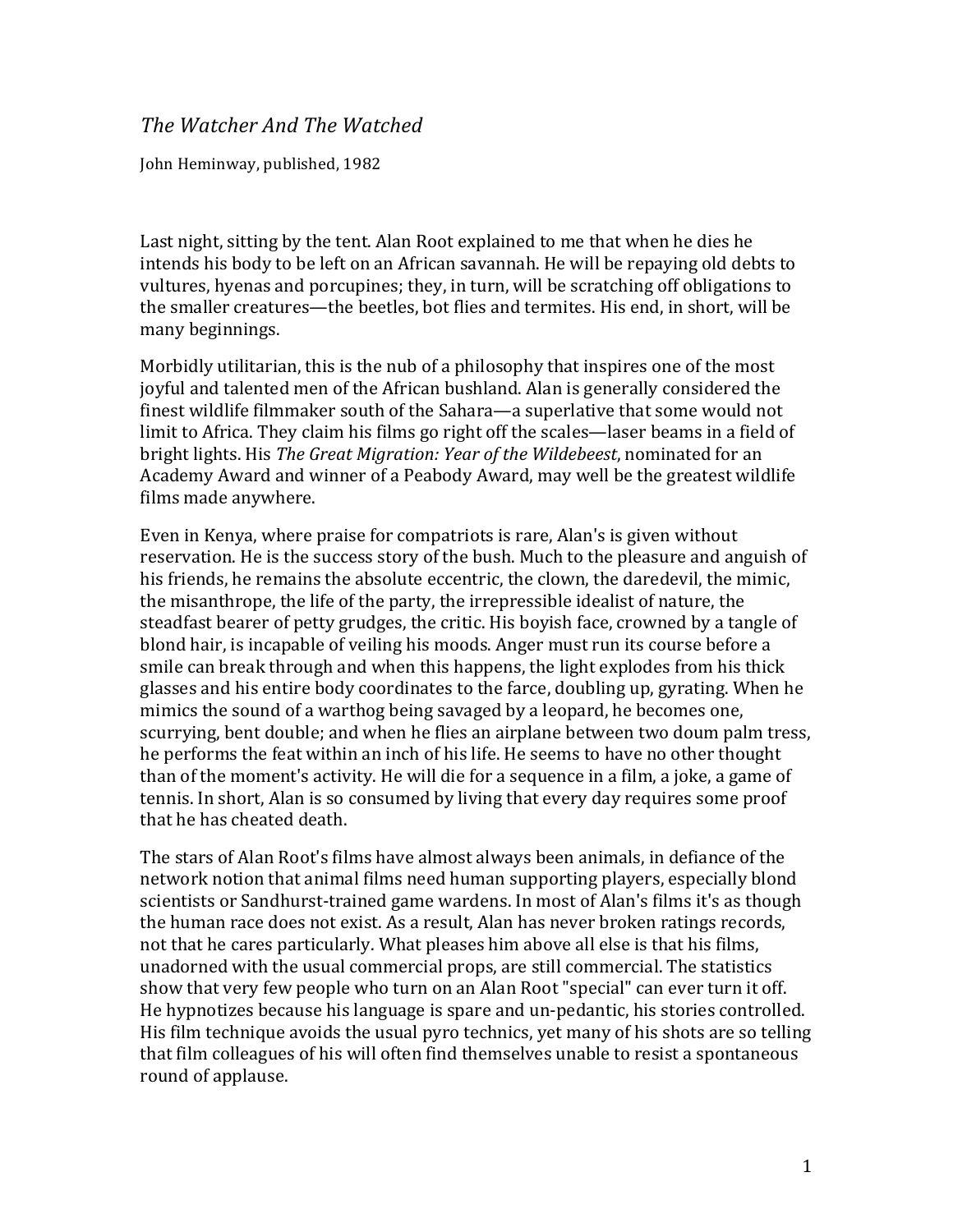Alan pretends to dismiss film technology—"I hate all the equipment.  $\dots$  don't understand most of it. I certainly could not explain how film is developed." He avoids reading all reviews of his films, whether good or bad, and he refuses film awards.

Modesty, however, does not come easily to Alan. Indeed, he accepts compliments with delight, yet pretends to pay them little attention. "You are the greatest," a young admirer once told him. "I know," Alan replied. There was a pause. "Okay," he continued, "now what?"

Alan's history is curious because even at an early age he seemed to know what he wanted. According to his own account, nothing much happened in his life between 1936, the year of his birth in London, and 1943, when his parents brought him to Africa. Oh yes, there was the Battle of Britain and the odd bomb exploded near the Root family, but he was still in England and, as far as he remembers, he had not begun to live. His parents were from the East End of London and, like so many cockneys, they were better conditioned to life's ills than to its good fortunes. Alan's father was always on his guard for new opportunities, and in 1943, sensing that war-torn London would only become grimmer, he accepted the post of manager at a meatpacking factory in Kenya. The site of the plant was Athi River, twenty miles southeast of Nairobi.

Here at last there was no such color as London gray. A wide speckled plain surrounded Alan's house. To the east was Mount Lukenya, to the west the Kitengela River and to the south, on a clear day, the silver roof of Africa, Kilimanjaro.

His father knew virtually nothing about wildlife, so Alan was left to his own revelations. He began with boy-size animals, and with the help of local wa-Kamba tribesmen he built an aviary and learned how to trap birds, and then snakes. "I once shot two waxbills with my catapult," he recalls, "and I wept my eyes out for days." Two weeks later he had recovered from his tears and he was back collecting more specimens. "I don't know any good naturalist who didn't start off with a catapult. I think the 'killing stages' kids go through are pretty healthy  $\dots$  atavistic. It's when we keep doing it as adults—that's when it's rotten.

"The best I can say about my parents is that they were understanding." If Alan wanted to observe animals, they let him. When he started an exhibit at school, "Root's Reptiles," it was all right with them, and even when he returned after one of his bicycle expeditions with an account of pedaling into a pride of lions, they kept mum. You can't be mollycoddled in this world, they believed. Until recently Mrs. Root lived alone on the out skirts of Nairobi in a house that seemed held together with hairpins. If anything drew a smile to her face it was mention of Alan's renegade independence. " 'E really 'asn't changed much," she asserted with a big smile.

Of the few close friends Alan has had the closest was Nick Forbes-Watson. Son of a coffee grower from Thika, he and Alan spent nearly every weekend of their adolescence on wildlife quests. The higher a bird's nest in a tree, the more valuable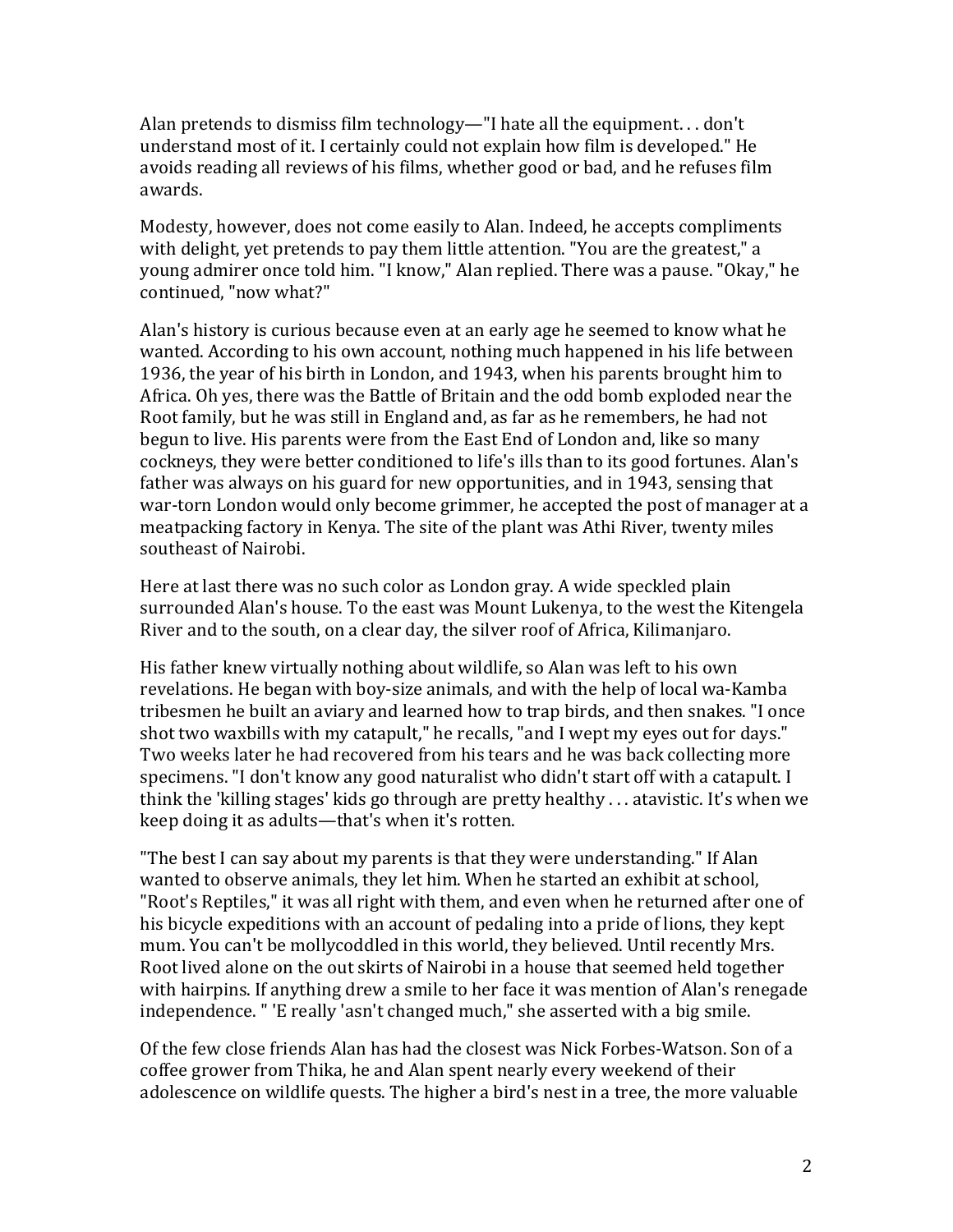it seemed. On Sundays they returned home, battered from falls, their knap sacks filled with monitor lizards and sparrow hawk eggs. According to Alan, the two rarely talked because they knew each other so well. "I remember once we were sitting under a tree having lunch and we both heard a shrike call. Two beeps only. It was the male's note. He called again. And again. Neither of us said a word. And then, after a long delay, its mate finally answered. We both looked up. We didn't need to talk. I could see that Nick was as relieved as I."

Their undisciplined devotion to natural history was finally harnessed by Myles North. Wide-girthed, crimson from tropical sunshine, and forever dressed in white drill shorts and knee-length socks, Myles served as Thika's District Commissioner, the local representative of the Crown. Alan and Nick had stumbled upon him because of a reference in Great Northern, their favorite book. It concerned a group of English schoolboys who succeed in finding the rare Great Northern diver, and the dedication read: "To Myles W. North, my ornithological mentor." The boys made inquiries and found that the two Myles Norths were indeed one. They thereupon insinuated themselves into the ornithologist's life. "He was an old woman about collecting," Alan remembers today. "He made us skin, identify and label everything we found. Best of all, he turned me on to birdcalls. He was a master on the subject." The D.C.'s Morris van became the boys' command center. As they took turns driving, Myles sat enthroned in the rear of the vehicle, his huge Ampex tape recorder and rotary converter cradled on his lap. Every half-mile they stopped the van and listened for birdcalls, and when a sound excited Myles the boys set off into the bush, carrying the parabolic reflector, microphone and yards of cable. Alan never considered these assignments with the elderly colonialist drudgery. "I think I'm better in the bush now because of him. I can recognize sounds. An alarm call, for instance, tells me a lot. On many occasions I've been alerted to the presence of a leopard by a bird."

Cisticola cincreola was Alan's first major victory. To the undiscriminating bird watcher it was simply an "L.B.J."—"little brown job." Though not particularly rare, the breeding habits of this grass warbler were unknown. Myles had recorded its song on one occasion, but had never found its nest. He played the recording over and over to Alan and challenged him to find it. For two days Alan wandered the bush near Voi, a railroad siding halfway between Nairobi and Mombasa. Finally on the third day he heard a male singing. The warbler was perched on a stem of grass, and in little plucky flights it led Alan to the female. Her bill was filled with nest lining. Since grass warblers have the curious habit of lining their nests after they have laid their eggs, it was not difficult to follow her and to find the eggs. When he heard the news, Myles was so ecstatic that he broke open a bottle of wine. "That was a big deal in those days," Alan remembers. "I was sixteen."

Predictably, Alan loathed school. His four years at Kenya's Prince of Wales were imprisonment, except for the many hours he spent exploring the bush around the school. "I was given at least three beatings a week," he recalls. "But it made little difference." One of the prefects, Mr. Foster, took particular exception to Alan. "He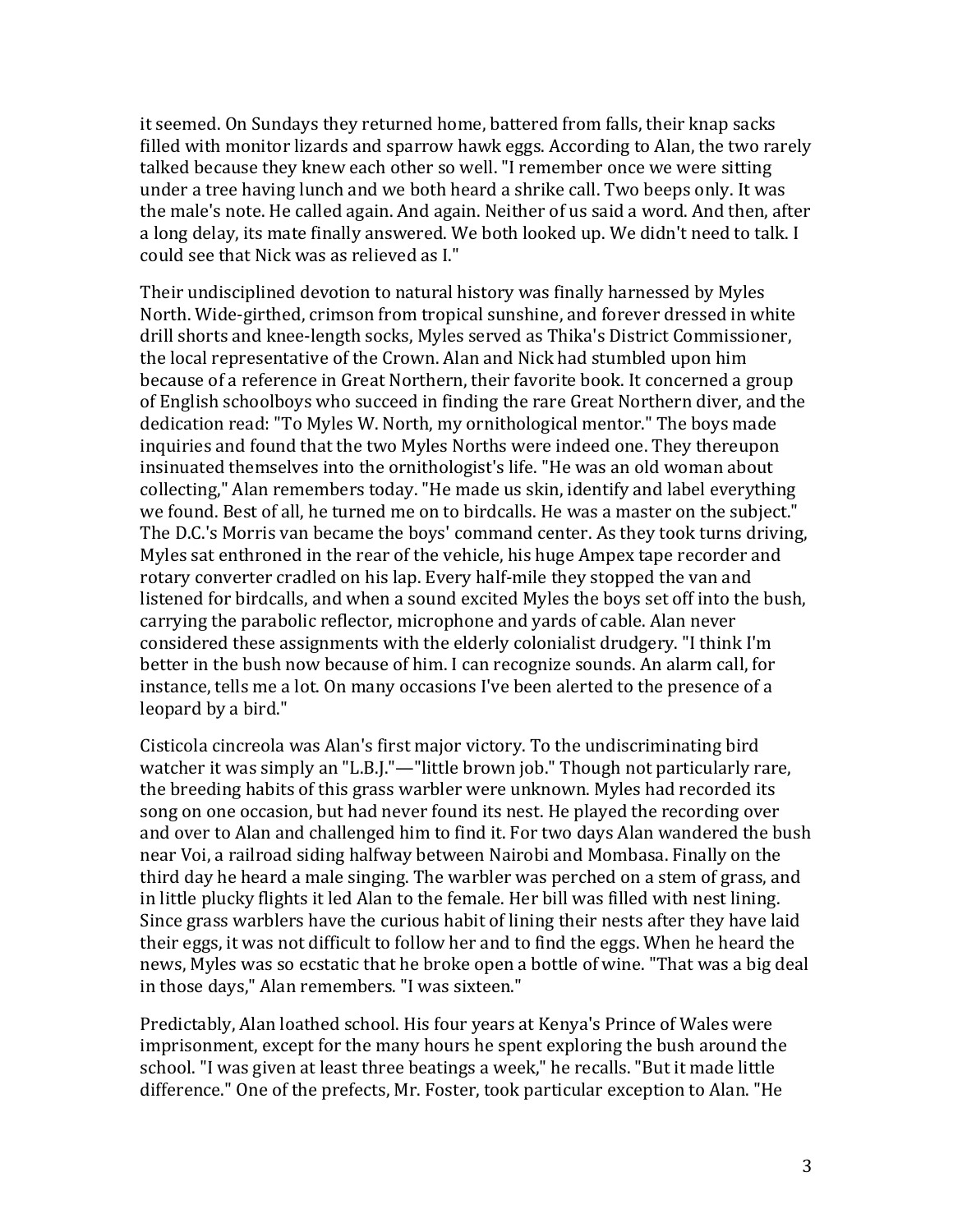was often in charge of our table, and at the end of one meal, as he stood up to make an announcement, I slid a fork under the edge of his bowl of tapioca. When he pounded the table for quiet, his fist met the fork, and the pudding was rocketed onto his face. Foster never forgave me. He beat me for weeks."

On October 21, 1952, a state of emergency was declared throughout Kenya. The Kikuyu, in a frenzy of revenge aimed at Europeans and Kikuyu loyalists, began making clandestine attacks on remote farmsteads. Over the next five years about thirty whites and thousands of blacks were mutilated and killed.

Reacting as if this were another Battle of Britain, the European community had several infantry detachments dispatched from Britain and the entire white civilian population armed themselves. For four years no one sat down for dinner in Kenya without a revolver beside his plate.

Released from school, Alan was impressed into military service and sent off to the forests of the Aberdares, where several major Mau Mau gangs were at large. During his two years of military service, Alan learned much more about wildlife than about fugitives. In particular he spent many hours observing bongos, a rare antelope much talked about but little seen, and after his tour had ended he set out to trap one.

For years zoos had been clamoring for a bongo, but the catching methods of the time, usually involving dogs and bloodcurdling chases, had almost always ended with dead bongos. Alan invented a humane self-triggering enclosure, and within a month, he had collected the first bongo then in captivity. It was sent to the Cleveland Zoo and soon Alan was swamped with orders for more. Apart from the money, Alan's rationale for continuing this enterprise was to establish a breeding pool of bongos in zoos so that the wild bongo population would never again be jeopardized by encroachment. For the next five years, animal catching became Alan's hobby. He collected more than thirty bongos—the breeding stock that today supplies nearly all major zoos throughout the world. Just as he promised, one day he folded up the entire enterprise. "I'd caught," he explained, "all the bongos the world needed."

During his expeditions into the bush Alan had made an 8 mm film of snakes and charging rhinos. "It was just a home movie," he recalls, but it fell into the hands of John Pearson, an East African Airways pilot and would-be film maker who was so impressed by it that he summoned Alan to the Nairobi Museum and offered him  $£20$ a month to film lily-trotters on Lake Naivasha. It seemed inconceivable to Alan that someone would actually pay him to sit beside beautiful Lake Naivasha. He accepted and a week later he was living in a shredded tent next to a school of hippos. He rose with the lily-trotters, fretted with their problems and watched the growth of their young.

In the late 1950's few wildlife filmmakers in East Africa could live without the patronage of Armand and Michaela Denis. Commercial wildlife filming, then in its infancy, had been more or less launched by the Denises' highly popular British series called On Safari. It offered measured dosages of armchair travel, glamour (the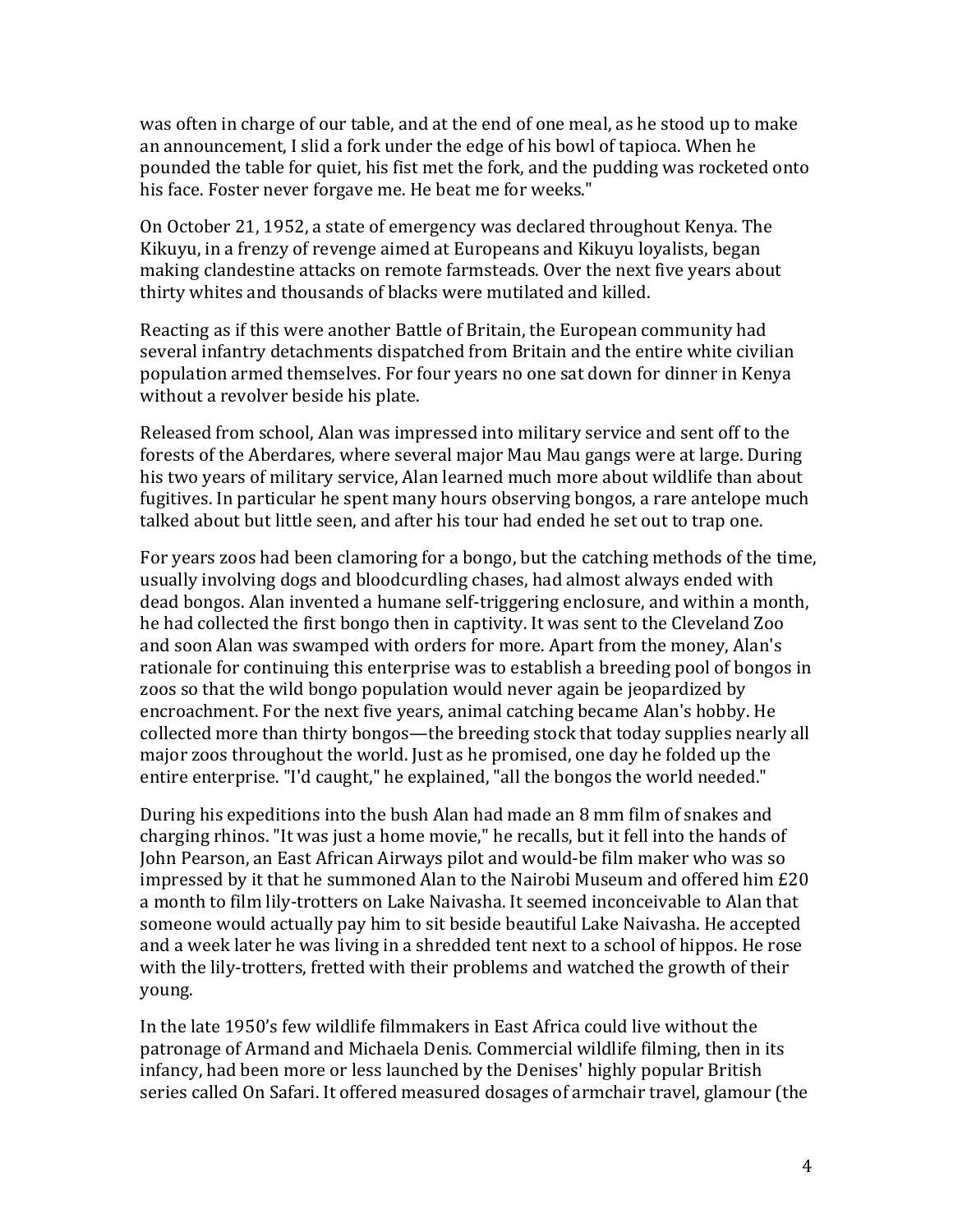extravagantly coifed Michaela), cuddly pets and wildlife homilies, No one in England could have realized that Armand and Michaela were not in fact the sole camera operators since the film credits noted only their names. In reality they employed up to six wildlife filmmakers, the entire roster of cameramen living in East Africa at the time.

As soon as Armand Denis saw the lily-trotter film he hired Alan and assigned him straightaway to the remote expanse of grasslands where the concentrations of game were dizzying. With a sweep of the eye one could take in several hundred thousand wildebeest, prides of lions often more than thirty strong, creation and extinction balanced against one an other with eerie logic.

Alan was one of the first professional cameramen to film in the Serengeti; within a few weeks he had already exposed the first footage ever of a leopard hauling a carcass into a tree and a zebra giving birth. "In many ways it was the easiest filming I'd ever done-- merely a question of pointing the camera in the right direction."

Alan's work with the Denises was interrupted one day by a zebra-striped Dornier aircraft that circled the Serengeti headquarters and landed next to the game warden's house. The plane was piloted by Bernhard and Michael Grzimek, a father and son team from Frankfurt, Germany. They wanted to record the movements of the herds of wildebeest and zebra over the course of a year, in hopes that the legal boundaries of the park would one day contain their migration. The first order of business was to hire a cameraman. Did the game warden happen to know one? Myles Turner, a man of fierce loyalties, made it clear that they could do no better than Alan Root, who happened to be filming nearby. Before Alan had even heard of the arrangement, Myles had successfully negotiated his contract.

The film they made with Alan was called Serengeti Shall Not Die. Of the few collaborations Alan has made, he can remember none so pleasant. He and Michael were much alike, not only in age, but in their approach to the game. They both were curious about the complex set of debts and promises that connect predators and prey; they both were consumed by the extravagance of life on these plains; and both of them were comics and daredevils.

The fun came to an end one day when Michael flying alone, struck a vulture in midflight. With the ailerons and the flaps jammed, the plane went into a dive. Michael was buried on the lip of the Ngorongoro Crater and the epitaph on his gravestone is simple: " Michael Grzimek—12 4.1934 to 10.1.1959. He gave all he possessed for the wild animals of Africa, including his life."

Nick Forbes-Watson had died tragically a few years before, Armand Denis would have only a handful of years to live, John Pearson would be shot by a trigger-happy game guard and so many of Alan's friends, particularly the game wardens of East Africa, would meet similar, usually violent ends. For Alan, death had begun to assume a place in life.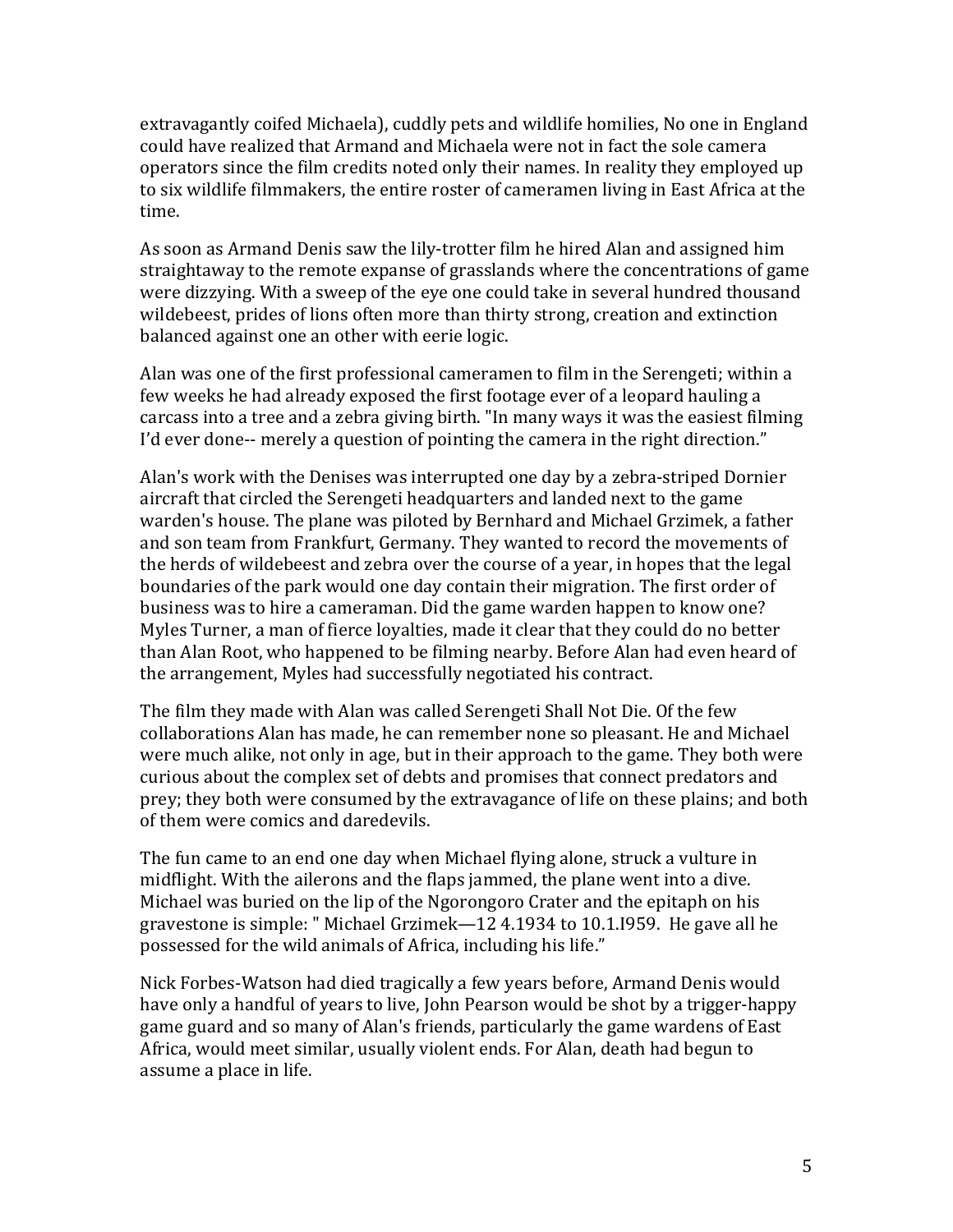In 1961 Alan married Joan Thorpe, the daughter of a coffee planter and herself a safari guide. Alan had noticed her on several occasions but had never been able to cut through her shyness until one day he heard she was bringing up a small orphaned elephant. Elephants under six months are usually impossible to raise. Joan had been more successful than most people, and Alan, in his own words, "liked winners."

A master of the deadly pun, Alan recalls: "Before we were married, she wore a monocle and so did I. Together we made quite a spectacle." On the first night of their honeymoon, for instance, Joan was stung by a scorpion. They were camped next to the Tsavo River Bridge, where in 1898, the rail-laying crew had been terrorized by two man-eating lions. The Roots sat up until dawn, he comforting her, both listening to the howl of the passing trains and to a lion, perhaps a descendant of the maneaters, roaring nearby. It was the beginning of an accident-prone but very happy partnership. "I don't know what I'd do without Joan," Alan admits today. "I'd probably have to marry three women at the same time."

A month after they were married Alan was invited to join Douglas Botting and Anthony Smith, two BBC producers, on a hydrogen balloon expedition across East Africa, When Alan asked Armand Denis for a leave of absence to help out the two Englishmen, Denis fired him on the spot. "It was a bit rough for Joan," Alan admits today. "She obviously thought she had backed a loser."

The balloon was called Jambo, and every launching led to an adventure. From the island of Zanzibar they crossed to the mainland and floated across much of Tanzania, with an unforgettable drift over Alan's beloved Serengeti. Their last ascent was an exhibition for a large crowd of aviation buffs at the Nairobi Airport. Egged on by the pretty girls, the balloonists unwisely lifted off in a high wind. To avoid an RAF squadron just ahead they had to throw out most of their ballast in the first few minutes of flight and by the time they were over the Ngong Hills they had little left and were virtually out of control. They hit the peaks three times and on the third impact Alan was pitched forward from the basket, his head smashing against a stone, then hauled back in as the balloon climbed to ten thousand feet. At this altitude the balloon leveled off and then started to descend, faster and faster. The three balloonists frantically heaved out the remaining ballast, then their lunch, the firstaid kit and finally their personal belongings. They were left with only the precious camera equipment, and just as Alan was throwing out film, battery, a telephoto lens, the basket smashed through a thorn tree and hit the ground, Alan looked around. No one was dead. The balloon ride had been a success.

Joan need not have worried that she had backed a loser. *Serengeti Shall Not Die* won an Academy Award, and within the small fraternity of East African filmmakers Alan had begun to gain a powerful reputation. In 1962 he was hired by a small British film company just embarked on a wildlife series called "Survival." Anglia Television, flushed with success after completion of a half-hour film on the animals of Hyde Park, had determined to go farther afield, this time into Uganda. Aubrey Buxton, the managing director, was camped with his wife on Lake Edward and had heard from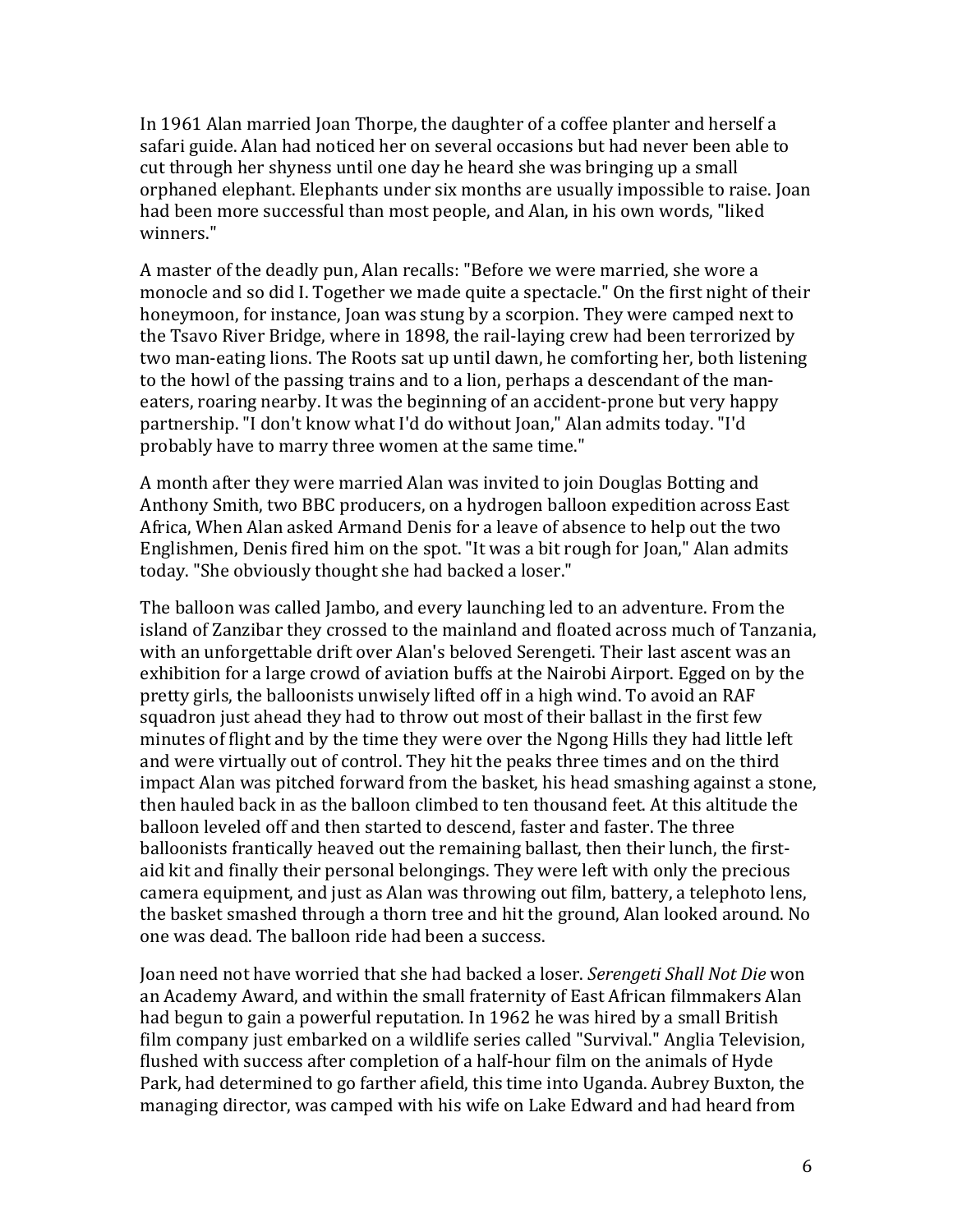the game warden that Alan Root was located somewhere on the far bank of the Rutshuru River. The bridge was down because of floods, and Buxton shouted across the river to Alan, offering him a iob.

Except for one hiatus, Alan has been in league with Survival ever since. His first years of association call to mind a film-making sausage factory; a one-hour production on the Karamajong cattle raiders in northern Uganda, a half-hour film on Lake Rudolf (now Lake Turkana), another on the plight of twenty thousand young flamingos encased in dried soda at Lake Magadi, gorillas in Rwanda, volcanoes in the Congo, sunbirds on Mount Kenya, white rhinos in Uganda, And just when the Roots seemed to be too confined by Africa, Buxton sent them to Australia, New Guinea, the Galapagos and South America. *Voyage to the Enchanted Isles*, Alan and Joan's Galapagos film, narrated by Prince Philip, would be the first one-hour special Survival would sell in the United States and it would pave the way for future network sales.

When Alan and Joan returned to Africa they decided they wanted a home. Until now they had lived mostly in tents, and their growing collection of pets needed a base. Their friends insisted that a land purchase in Kenya now would be insane. The country had recently gained independence and the ex-leader of the Mau Mau movement, Jomo Kenyata, had been elected the country's first president a few months after his release from prison. Settlers, sure that bloodshed would follow independence were collecting their belongings and abandoning the farms and ranches they had once coaxed from the bush.

Joan and Alan wanted to live nowhere else but Africa. ("If Kenya packed up we'd move to Tanzania.") They bought an eighty-eight-acre farm from a despondent settler. Located on the shore of Lake Naivasha, just across from where Alan had made his first wildlife film, the house was (and is) a housewife's nightmare. The kitchen was sited far from the house, the interior rooms were dreary and the plumbing worked only on holidays-- not that the Roots cared. They liked the house because it was framed by a large veranda for the birds, with plenty of space to build cages for other pets. Best of all, there was enough land for an airstrip.

Alan had just learned to fly. He soloed after eight hours of instruction, discovered he preferred flying without his instructor and decided not to return to Nairobi Airport. Henceforth he clocked a total of four hundred illegal hours in his Piper Colt before returning to complete the flying course. "I didn't have a clue what I was doing, particularly when I flew through clouds. Still, I figured it was a hell of an imposition forcing you to get a license just to protect you and your wife's life."

In the late sixties, Alan resigned from Survival to make his own films. Aubrey Buxton tried to discourage him by arguing that the history of one-man production houses was a story of failure. No cameraman could conceive, film, edit, complete and sell his own productions. Films were a corporate effort, after all, and Alan needed the manpower, facilities and connections of Survival.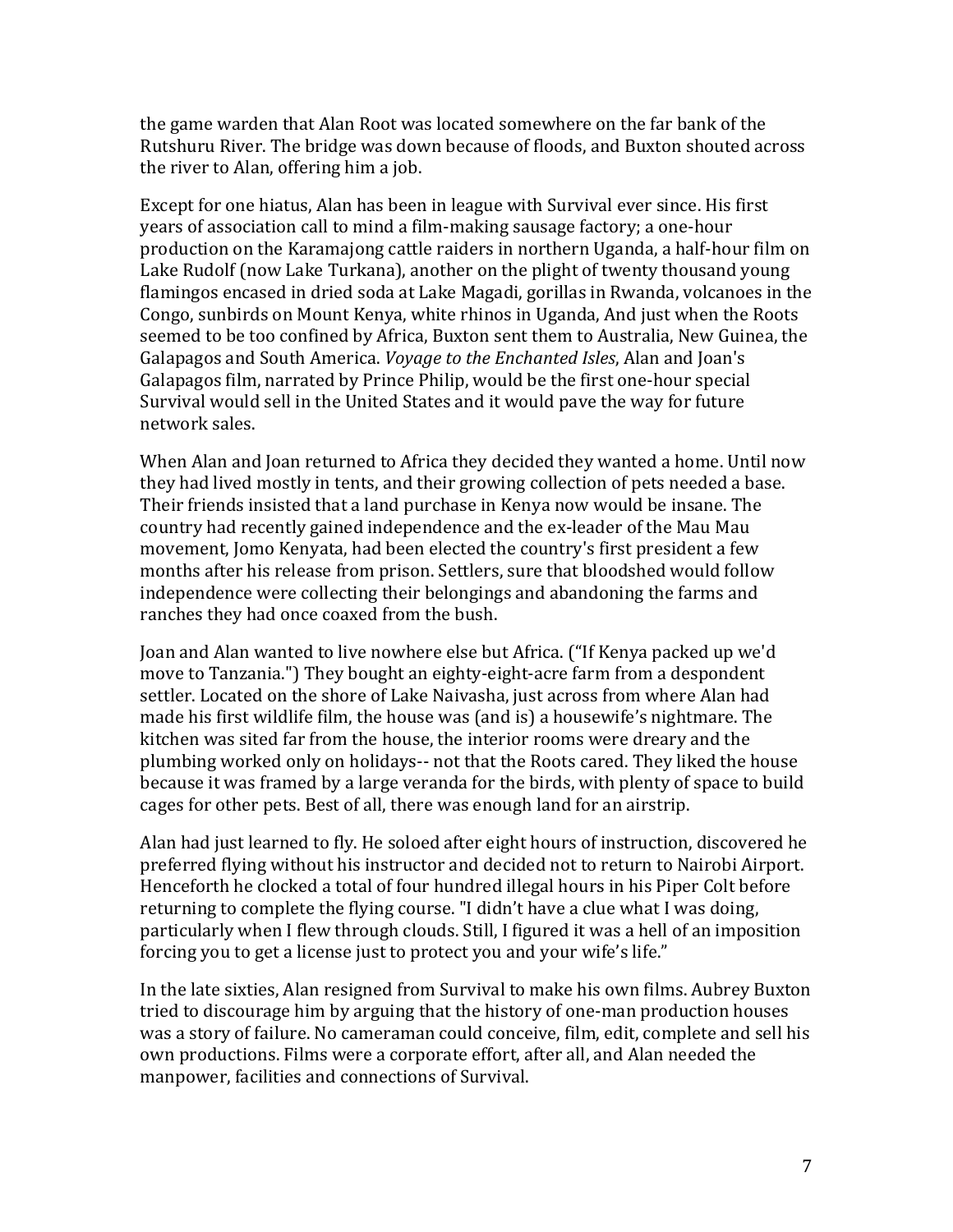The argument was lost on Alan. He set to work immediately on two simple notions. One was a story of a baobab tree, the other a study of a freshwater spring. Each ecosystem, on the surface deceptively plain, was composed of complex relationships-- enemies that needed each other, kinsmen that ate each other. This world within a tree, or beneath the glass surface of a spring, would be shown to be stunning, wise and sometimes familiar.

Alan immediately presold his two ideas to the BBC, Survival's competition, for British distribution, but the Beeb's investment was only enough to cover the costs of the film stock. For the next two years the Roots bobbed in and out of debt, financing their lonely work with the sale of bongos to zoos.

For someone not so confident as Alan this kind of filming could have been numbingly boring. Days passed without exposing a foot of film, equipment broke miles from repair facilities and wildlife behavior that seemed certain to occur simply never happened. Alan and Joan seem immune to these kinds of frustrations. For days the two can live in almost total silence, conversations conducted either in whispers or arm codes. They let themselves be swallowed by the bush, their human presence overshadowed by a kind of animal intuition. Alan never committed scenario to paper and for long periods of time, Joan admits, she was never sure where the film was going. But Alan's aim was deadly accurate. The Mzima Springs film took one year to work; the baobab required only five months.

*The Mysterious Spring: Africa's Mzima* is about the chain of life initiated by hippos. Their protein-rich waste feeds schools of labio fish, which in turn are preyed upon by the crocodiles-- an alliance of needs between animals who otherwise share little in common. The film offered bit parts for spotted-necked otters, freshwater crabs, pythons, snake birds, finfoots. damsel flies, vervet monkeys and turtles, each living around the springs in a constant state of détente.

Alan tried filming the underwater sequences of the hippos and crocs through a cage but he found it much too cumbersome. By accident he discovered that swimming freely was not as dangerous as it seemed. "The first time I went in, Alan recalls, I was washing my goggles in the shallows. That attracted the crocs and one came at me full-speed ahead. At that moment I fell into the water and I suppose my splash surprised it. I decided the danger to man was only when his body showed above the surface or when he stood in the shallows like other animals. So I swam right at the croc and it chickened out and turned tail." Alan's experiment vielded the most dramatic shots in the film— moon-walking hippos, and crocodiles spinning to pry flesh off the carcass of an impala. Often Alan was close enough to reach out and touch a hippo.

Of the two films, *Secrets of the African Baobab* is Alan's favorite. This remarkable "upside-down" tree can survive for as long as two thousand years, serving as a tenement for scores of different species, generation after generation.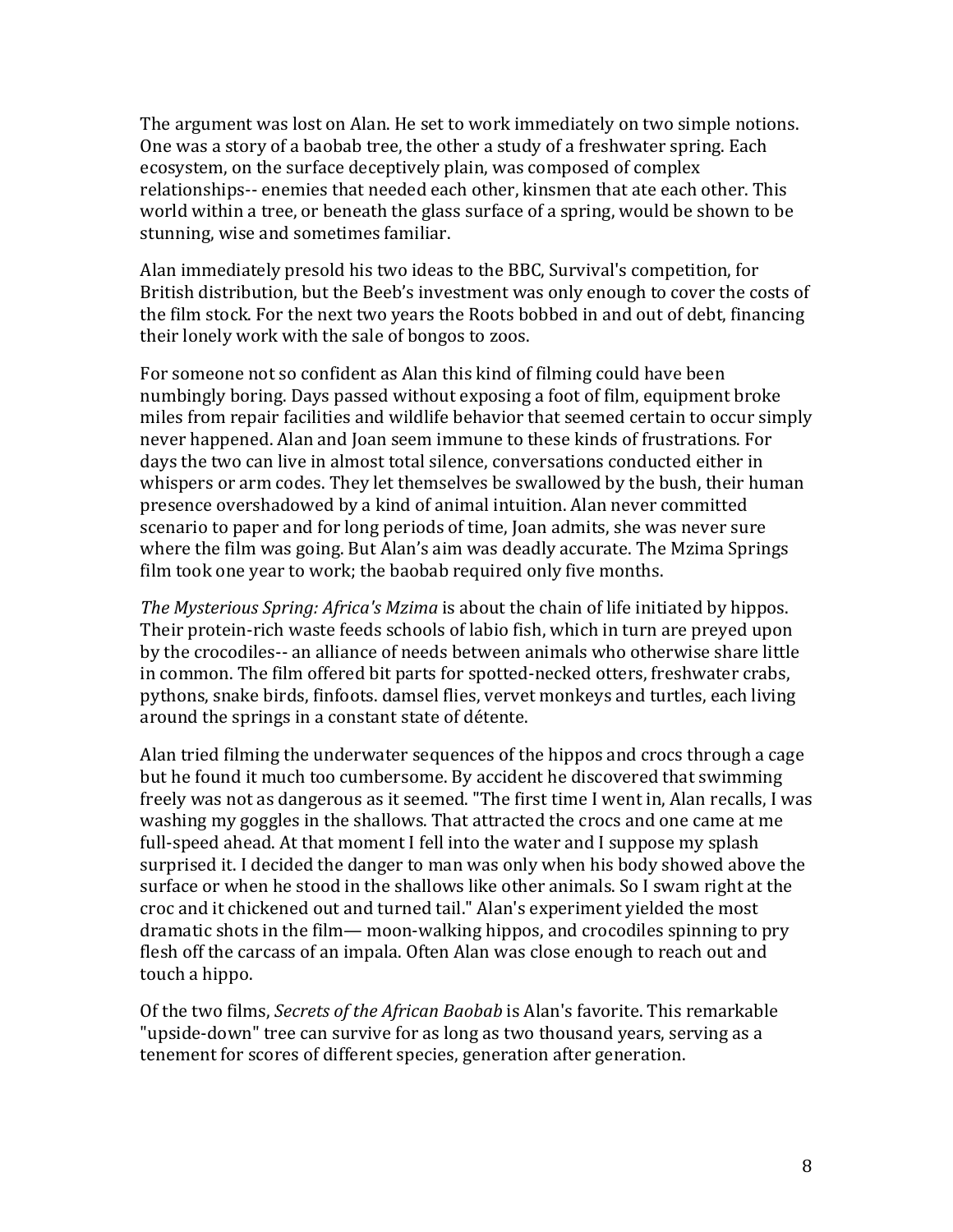One of the baobab's most interesting residents is the red- billed hornbill. For six weeks every year the female seals herself into a crevice to raise her family. Until the making of the film no one knew for sure what went on behind the mud masonry. Alan removed the back of a nest, replacing it with a wall of Plexiglas, a clear one when he was filming, opaque otherwise. Somehow the bird tolerated this disturbance. Undauntedly she laid five eggs, while her mate, doomed not to see her for the period of her confinement, fed her geckos, berries and frogs through a narrow slit in the hard mud. Prompted by the chirping of his just-hatched brood, the male's feeding pace soon became a frenzy. At last, when the chicks were too large for comfort, the female pecked her way out. As soon as she was gone the nestlings methodically re-plastered the hole, committed to the interior darkness until their biological clocks told them it was time to depart.

Each left the nest at the exact interval it was hatched from the

egg. The final scene of this extraordinary story was a subtle masterstroke of mood the father bringing a damselfly to the nest, only to discover that his children have flown away.

Alan's larger story soon becomes apparent: Baobabs, hornbills and geckos need each other. Individual deaths are nature's method of guaranteeing the survival of the whole. When a baobab is shredded into fiber by an elephant, or a hornbill egg devoured by a bushbaby, neither baobabs nor hornbills arc doomed. In fact they prosper. "They go on. The whole flamboyant, chaotic spectacle actually works and works well, year after year," the commentary reads. "A seed once grown by a defunct baobab will, in several hundred years, be a giant of the plains. There will be no end to death, no final season."

Alan began editing the two films in the farmhouse at Naivasha, his only consultants apart from Joan being their colobus monkey and striped hyena. The work was completed in England at the BBC, and as soon as his British sale had been finalized, Alan flew to New York to sell the American rights, against everyone's advice. The Kenya bumpkin would fall easy prey to the New York and Hollywood sharks, he was cautioned. What actually happened revealed one of Alan's unexpected talents.

Alan states, "Most people who sell their films approach the producers with only an idea. That's how they get stung. The producers tell them to change their scripts and reduce their salaries. I, on the other hand, had a completed film." He was anything but an innocent when he got down to negotiations. After the first screening of his films in New York, a producer made him an offer over lunch in an elegant restaurant. "The figures were pretty mind-boggling," he remembers. "More money than I had ever seen in my lifetime. But I turned it down. It wouldn't have made much sense if I sold everything in my first day in New York. I'd have learned nothing." A few days later in Washington, the National Geographic made an even better offer. He also turned it down. (The president, Mel Payne, complained: "I don't understand why such a young man wants so much money.") In Hollywood Alan was wooed by David Wolper but he again refused to make a deal. At heart, the issue was not just money.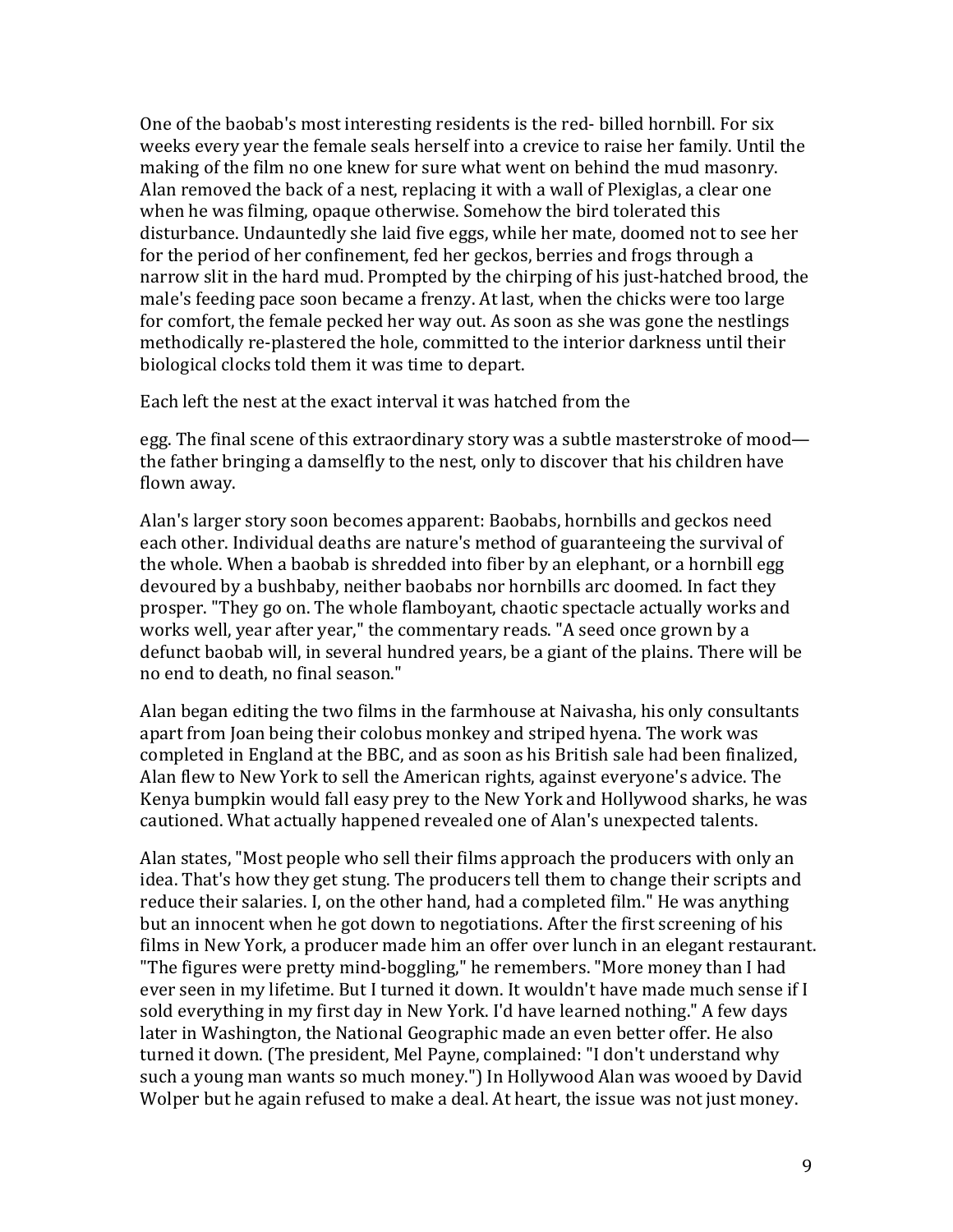Alan's preconditions to a sale were that no major changes to the film would be made. "One guy wanted to put in some shark footage to make Mzima look more dangerous. Somebody else was keen to have Joan and me playing with a lot of snakes, and a third guy wanted to get rid of all the dung in the Mzima film. I just said to them, 'No deal.'"

Alan wanted to consider all his options back in Africa. On his way home he stopped in England and said hello to his old employer, Aubrey Buxton. At the time, Buxton's company was looking for natural history specials to prime its newly created American sales force. Of all the people Alan had met during the last month he was still most comfortable with Aubrey. "I told him that if they could top all the other offers and promise not to butcher the stories, Survival could have the two films." Aubrey had no objections to the stories as they stood, and in the time-honored British midday salute, the two sealed the deal with a glass of Tio Pepe and a handshake.

Before returning home, Alan was invited by his ballooning friend, Anthony Smith, to test the latest toy in the field of wing less aircraft. It was a hot-air balloon—far less dangerous and expensive than the hydrogen version he and Tony had flown over Africa. Alan made his first ascension from a village green in Hampshire: "As we lifted off I created a camera shot by cupping my hands around my eyes, limiting their field of vision as if they were a lens. I began by focusing on a daisy growing next to the basket. As we began our climb 1 could see people's legs, then all the village green. Pretty soon the entire village came into view and, after that, all of England. Before we landed I knew I needed a balloon for filming."

The difference between humdrum and interesting camerawork is often a matter of perspectives. Alan is always trying to find the novel angle, not just to be arresting, but also to heighten the truth of the action. To film a herd of animals moving across a plain by holding the camera at eye level would have abused all the magical opportunities of Africa. Instead, Alan would bury the camera in their path to film their progress from a snake's point of view. In Alan's films, flowers are not just in bloom; they begin as petals and bloom before one's eves. Similarly a bird's nest does not just appear; it is built on the screen, twig by twig, in a mere thirty seconds. The technology of this process is known as time-lapse photography, and it is a hallmark of Alan's films. Hot-air ballooning would add still another startling perspective to his Africa. It would also be the most hair-raising fun he had had in a long while.

Alan was to obtain the first hot-air balloon license ever is sued in black Africa. His training period at Naivasha had not been all that easy: On several occasions he had performed "underwater" flying in the lake, once he had snagged around the telephone lines beside a road and on another occasion he had even "gift-wrapped" a thorn tree.

By now Alan was embarked on a new filming project—an ambitious story about the million wildebeest of the Serengeti. Every year nearly a quarter of a million are born and a quarter of a million die, and Alan, usually so preoccupied with miniature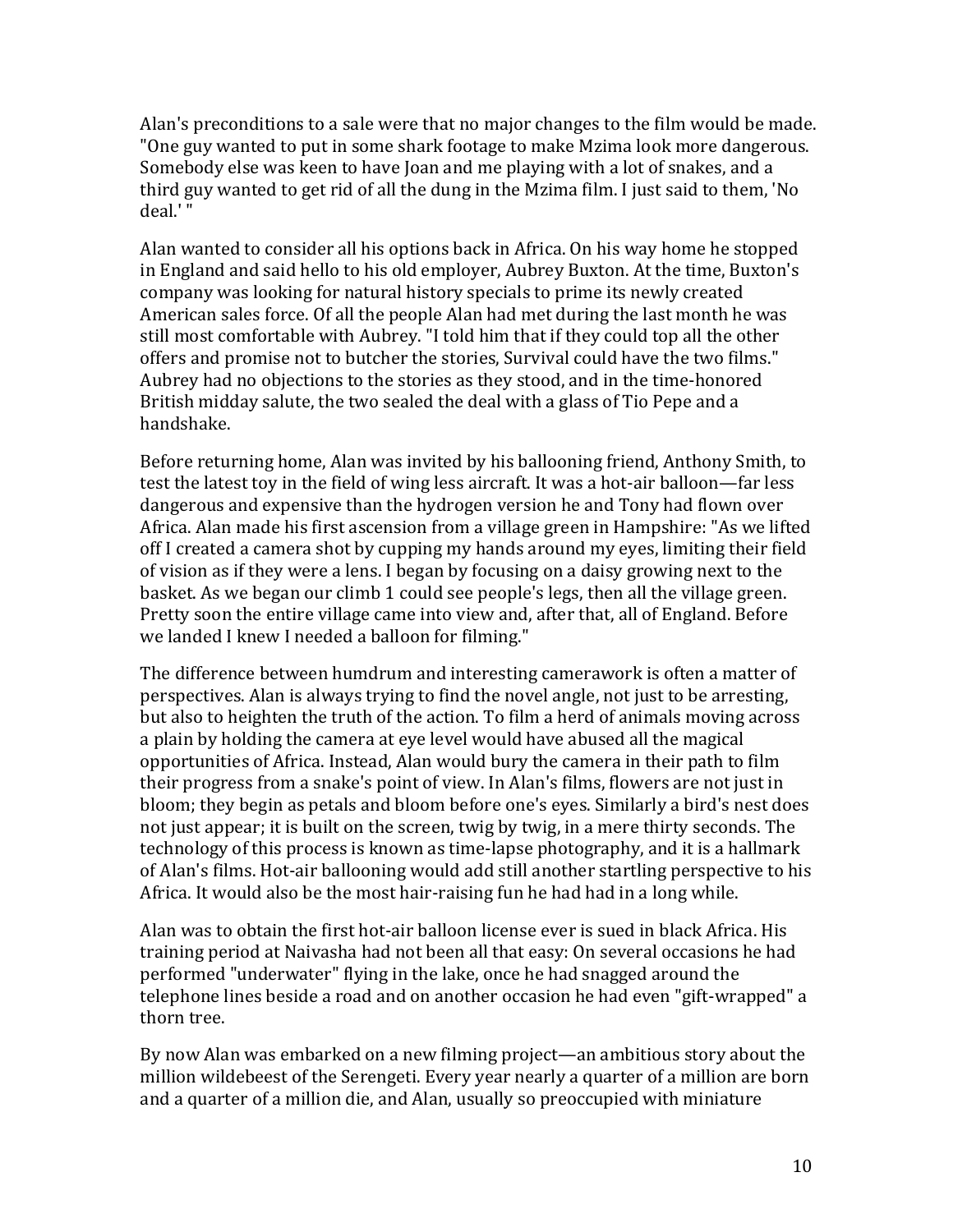stories, was overwhelmed by the size of this sacrifice. How do you show such a herd on the screen? Naturally, with a balloon. An airplane is too fast and a helicopter too noisy. In the finished film the one balloon shot—it had been haunting Alan for so long—is so subtly edited that it nearly goes unnoticed: a half- million wildebeest grazing in the distance, and in the foreground, three vultures circling, watching for death. The shot lasts for only twenty seconds on the screen; it had cost the Roots a week of work.

The film was made in two and a half years. It would have taken far longer had it not been for Alan's secondhand Cessna 182. In the early mornings, he and Joan reconnoitered from the air and when they saw the herd, for example, about to cross a river, they would make an emergency landing as close as safety (Alan's idea of safety) permitted and then, clutching all their film gear, scramble on foot toward the bleating sounds of the herd. "It wasn't unusual to find that we were running alongside a few lions similarly attracted to the sound." One time when they re turned from one such foot safari they discovered that the airplane had been speared by poachers. They patched the holes but failed to note that the battery cables had been damaged. "For weeks we did not know there were sparks flying in all directions from just behind our seats," remembers Joan.

"The Year of the Wildebeest"—"Brave Gnu World," as Alan liked to call it—appeared on CBS in May 1975 and was rerun by NBC in July 1976. Almost all of Alan's film colleagues consider it his finest film. Throughout, there is pounding energy, hammered onto the screen by the wildebeests' hooves, heightened by the terse, sometimes ironic script. By the film's end one is cowed by the wisdom of death. The spare language is often so good it draws attention to itself:

"The white-bearded gnu—an animal apparently designed by a committee and assembled from spare parts."

"Whenever there is a creature behaving strangely on the plains there are always other animals alert to wonder why."

"The wildebeest haven't changed In two million years. They haven't needed to; for, though they may choose some bizarre ways to die, they have found a fantastically successful way to live."

"There is a saying in Africa that somewhere there is a place where the grass meets the sky, and the name of that place is 'the end.'"

In Kenya, a country not noted for its verbal badinage. Alan's plays on words have become passwords to his life. His pet aardvark is named Million. Why? Because "Aardvark a million miles for one of your smiles!" On the front of his car the Range Rover lettering has been rearranged to read "Hang Over." When asked by a Walt Disney producer if he liked the name of their new film about bongos, *The Biggest Bongo in the World*, he was quite abusive. "Awful." he said. They challenged him to come up with a better one and in a second he solved their dilemma; "Last Bongo in Paris." On another occasion, he was drinking with his friend. Dr. Mary Leakey, who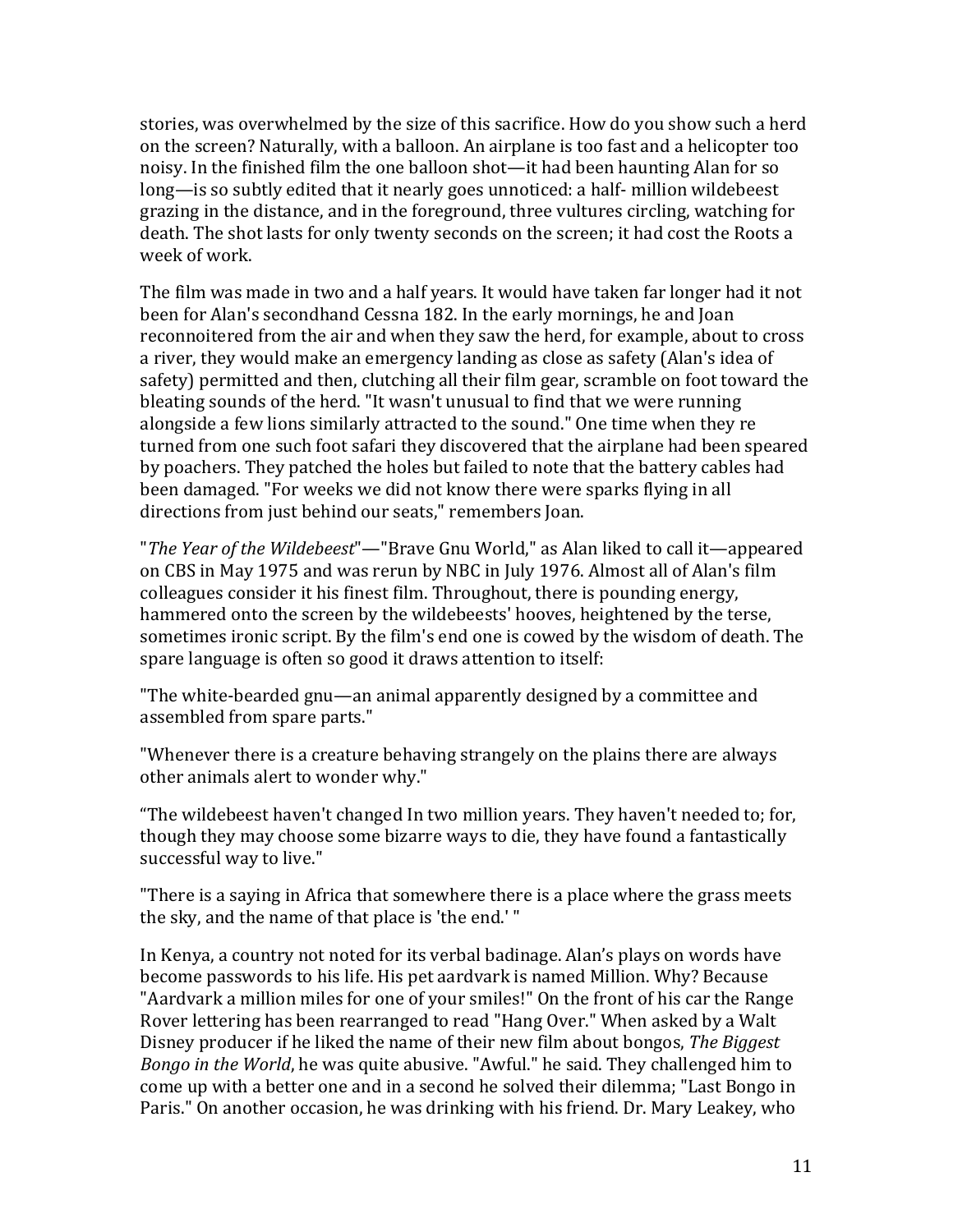was pondering what to name her exhaustive monograph on the stone tool cultures of the Olduvai Gorge. Alan advised her to call it: "I Dig Dirty Old Men."

Ever since Alan had learned to fly a balloon, nothing gave him greater pleasure than offering his friends joyrides: a dawn departure from the lawn in front of the house to the strains of "Up, Up and Away," a climb into clouds, a descent onto the roof of a neighbor's house to wake its occupants with a few bars of "Born Free," out across the lake to surprise a sleeping herd of hippos, up again to search for plains game and to open a bottle of champagne, and a finger-barking landing in an onion field just as the rescue crew, driving a Land Rover, sped into sight. These flights were so successful that Alan decided to go public with lighter-than-air travel. For years he and Richard Leakey had been partners in a photographic safari company, and when it was disbanded in 1976 because of personal differences, he formed another partnership with the leading hotelier of the country to take tourists across the Masai Mara Game Reserve in his balloon. "The fun was getting Balloon Safaris going convincing the local aviation authorities that it was okay to have regular charter flights to a destination never certain until you got there."

Looming above the business enterprise was an even greater challenge. Kilimanjaro, at 19,340 feet, was the highest point in Africa; ergo, ballooning over the peak would represent the highest physical achievement in Africa, the ultimate seduction. Most people could have tossed aside this challenge but Alan presumably was taunted every time he saw the silver dome floating above late-afternoon clouds. By now he was a living reminder of other such dares. The index finger on his right hand was missing because of an indiscretion with a puff adder. A portion of his right buttock had been deeded to a leopard in the Serengeti, and most of the cartilage in his right knee was missing because he had once tried to set a Kenya record for motorcycle jumps. Now whenever he entered the Nairobi Hospital he was greeted as an old friend.

None of Alan's friends was terribly surprised to hear that he was preparing to be the first to balloon over the top of Kilimanjaro. Now that the wildebeest film was finished Alan had given himself four months before his next production. He gathered together some friends who were eager to serve as the ground crew and readied his balloon, Lengai, for the assault. From the lower slopes of the mountain, Alan calculated he would have to head away from the peak because of the winds, and then at about 24,000 feet, hope to catch an alternating wind that would carry him over the top. There the winds would be treacherous and the air nearly one-quarter its density at sea level.

The "shakedown" was spent test-flying the equipment, purchasing special gear and dickering with the meteorological service. One day the flight was off, another on, and much of Nairobi joined in speculating whether or not the madman would make it. In a society that warmly takes heart from others' misfortunes and rarely admits to heroes, Alan's apparent death wish had captured the imagination.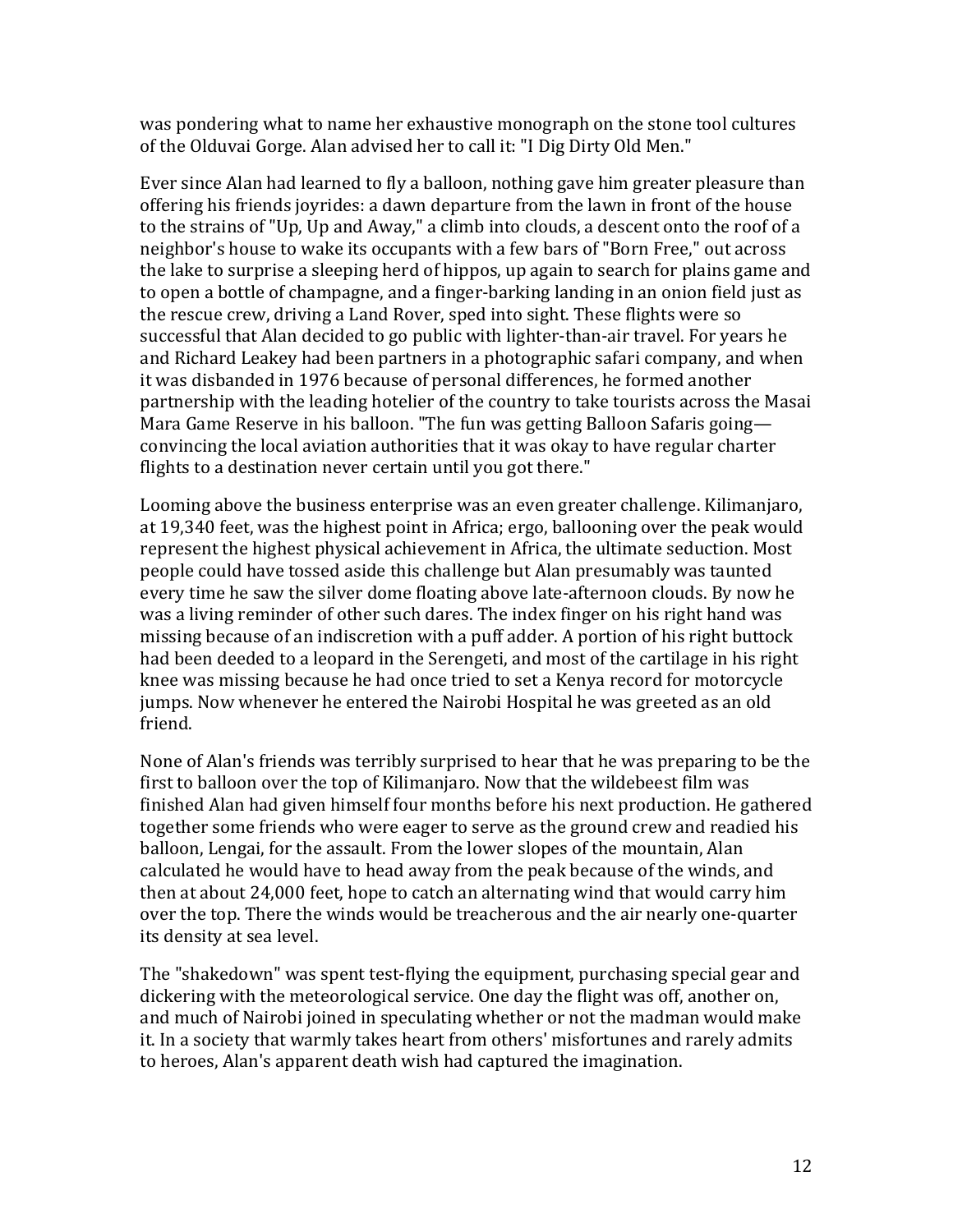On the morning of March 25, 1976, the ground crew inflated the balloon on a farm to the west of the mountain. The clouds were down to the ground and nobody was laughing. Until the last moment there had been a question whether or not Joan could accompany Alan. It was generally agreed because of the load factor only one passenger could make the ascent. Joan had not said a word but it was clear that she would gladly have amputated an arm to meet the required weight. By now Alan was inside the basket firing the burner. He looked out at her. "You ready" he asked, seconds before the balloon lifted off.

For the first half-hour of the flight Alan and Joan flew through dense cloud, never certain where they were bound. Just before they saw sunlight the flame on the burner blew out and for a frightening second Alan fumbled with matches to relight it.

Alan has coined an expression, "The Root Effect." to describe the illusion of the sides of the basket lowering, the higher the balloon climbs. At five thousand feet the basket's walls are at waist level, but at twenty thousand feet they seem little higher than one's ankles. Now as the balloon drifted over the top of Mawenzi Joan was behaving strangely. For a second Alan considered "The Root Effect," She was uncharacteristically snappy and clumsy. "What's the mater?" Alan asked. "Nothing." She shouted back. Suddenly he noticed the tube from her oxygen supply had gotten fouled. As fast as he could he reconnected it and soon she was her placid self.

Borne by a friendly monsoon, and with hardly a ripple, the basket sailed across the roof of Africa, its two occupants Phineas Foggs of a new sort. The altimeter registered 24,000 feet and directly below was the broken cone of Kilimanjaro- Old glaciers and the remains of last season's snows lay in pockets along the rims. Alan looked for climbers, but at nine on a March morning the mountain was deserted. The mountain and the sky made the balloon seem very small. When he and Joan had successfully flown over Kilimanjaro, they were forced to make a landing in thenhostile Tanzania. Minutes after their moment of triumph, both Roots were arrested as "astronaut spies."

Of all Alan's films, the one-hour special about his balloon exploits seems the most flawed, possibly because he was dealing with humans (particularly himself) instead of animals. The humor that abounds in his life seemed out of context in the film, and at times the commentary runs to unmitigated conceit: "Flying a balloon takes a bit of getting used to—but Alan Root is one of those naturally well-coordinated people who gets the hang of this sort of thing very quickly...." On television *Balloon Safari*, seemed an uneven pastiche, but when it is shown at the farmhouse on Lake Naivasha it is colorful and very funny. It seems to be an indulgence, an amusement for his friends. "Precisely," Alan admits today. "It's a home movie."

Survival was now clamoring for something bigger than ever before. "How about," one of the producers suggested, "taking all the best of Alan's films, shoot an interconnecting story about the Roots' weird life style and their damned balloon, and string the whole lot into a 35 mm film for movie houses across America?" A few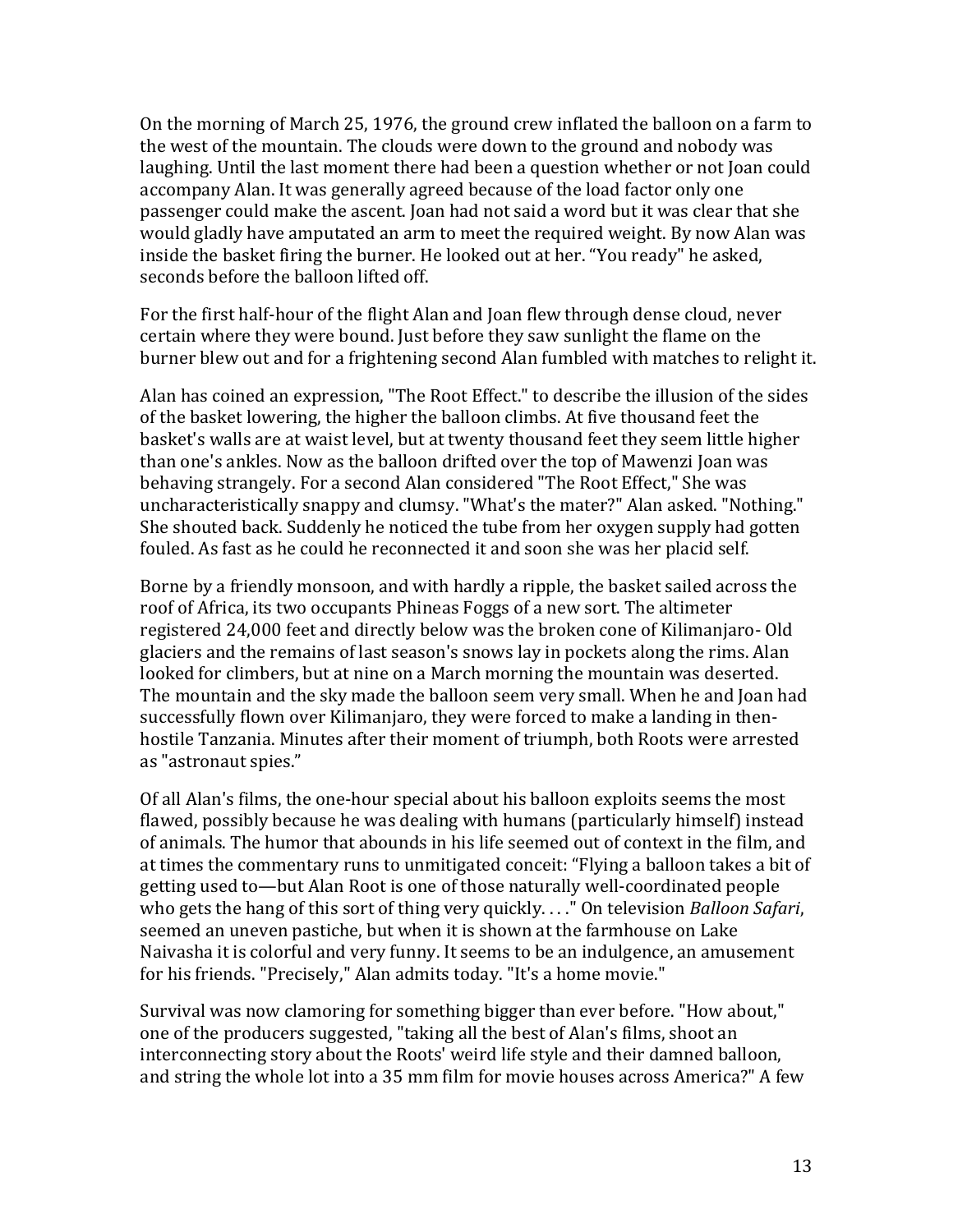months later the Roots were host to a film crew. And three weeks later the filming came to a tragic halt.

The crew had been at Mzima Springs for nearly two weeks, filming Alan and Joan underwater with the crocs and hippos. On one of the last days of the shoot, in murky waters, a second-ranked bull hippo charged. Joan was hit first. The impact was a colossal thud that Alan later likened to the blow of an "E-type marshmallow." The hippo's canines pierced her facemask within a millimeter of her right eye and she was thrown into the shallows, shaken but unscathed. Next, the hippo turned on Alan. It first took a bite from his bottom, missing flesh but making two gashes across his swim trunks. Then with Alan's right leg in its mouth, it shook him, like a pillow, its canines scissoring up and down. Soon the water was stilled. Feeling only numbness in his leg, Alan reached down to see if he was okay. What was once his calf was now jelly. Martin Bell, the cameraman, put Alan in a hammerlock and swam him to shore before the crocs had time to investigate the blood. There he was bandaged by an Italian doctor, a member of a party of Italian tourists who had watched the attack as, surely, their Roman ancestors had once gawked at Christians in the Coliseum. "In less than three hours," Alan later wrote, "I was in the familiar homely surroundings of the casualty ward of the Nairobi Hospital."

Luckily, the hippo's canines had missed all tendons, nerves and arteries. Only the smaller of the two calf bones, the fibula, was broken. Still, the hole made through the soft part of his leg was large enough to pass a Coke bottle. Gangrene set in almost immediately, as the doctors frantically tried to match an anti biotic with the infection generated by all the organic material that had passed from the hippo's mouth into Alan's leg. In a newsletter to his friends he claimed he "became so odiferous that even some of my best friends told me. In fact, all my best friends told me. I had some spectacular fevers—boy! I have had the sheets changed before when I was sweating [presumably during his regular bouts with malaria], but never the mattress! And in between the sweats I needed an electric blanket to keep warm. Three days, seventeen pints of saline, eight pints of blood, many millions of units of intravenous penicillin and several cups of tea later I was declared okay and since then I have been on the mend." For a year afterward, particles of the hippo's meal fell from the wound, offering Alan consoling proof of his brotherhood with the would-be killer.

Nearly a year had been wasted. Hollywood had seduced both Survival and Alan and now the project was shelved. As soon as he could run, Alan, predictably, disappeared from view. He was at work on an idea that had been brewing ever since he was a child—the story of termite mounds, that bizarre architectural feature of almost all sub-Saharan Africa. Survival's American sales force was alarmed ("Selling a film about bugs—you gotta be kidding!"), but Alan paid little attention and in the autumn of 1977 the film was finished. In the face of continuing American distress he flew to New York and ad-libbed the narration as he rolled a rough cut of the film for wouldbe buyers at NBC. In a raw but effective narration, Alan characterized termites not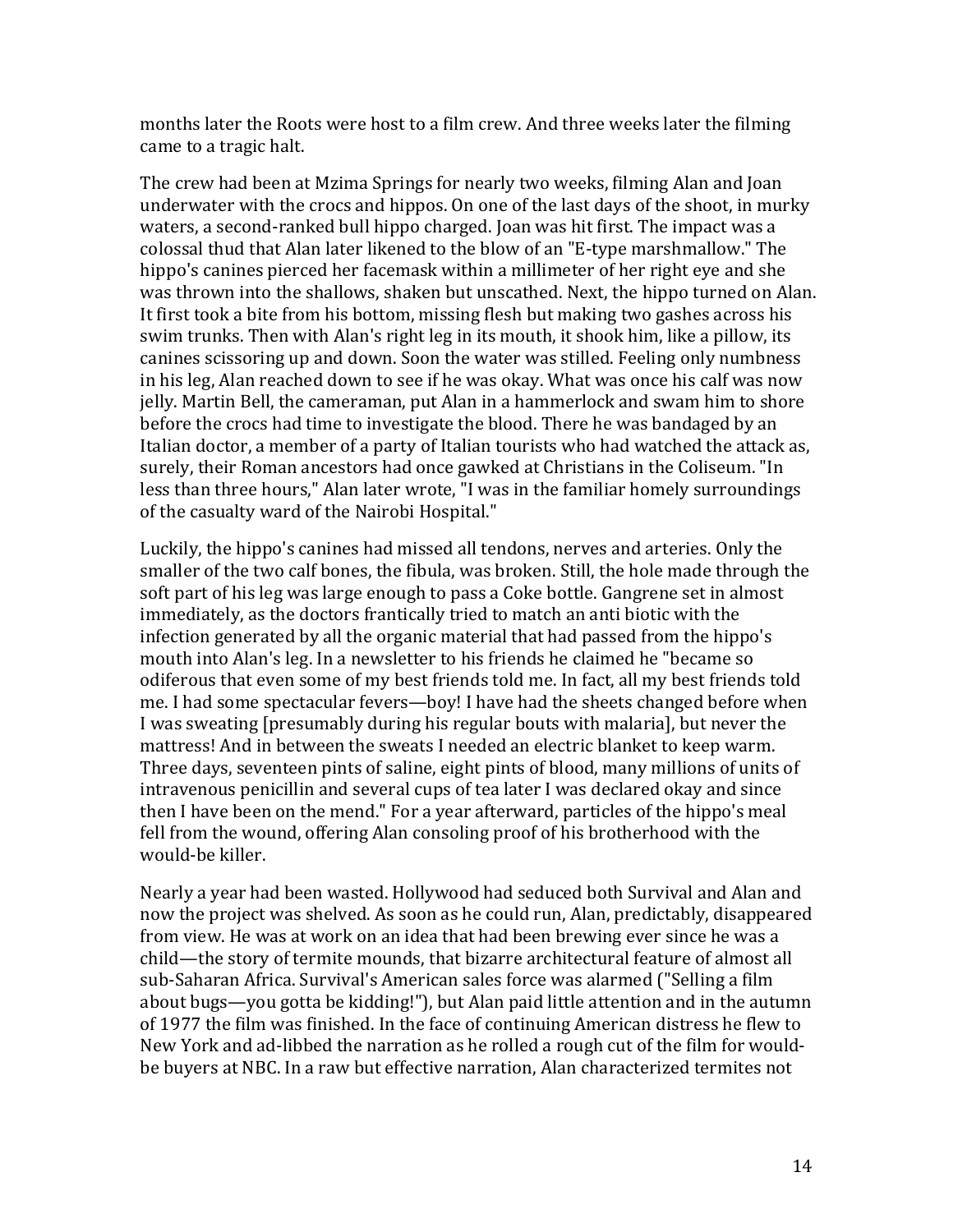just as "bugs" but creatures possessed of a curious collective wisdom. As soon as the lights went on at the end of the film, a completely captivated NBC purchased the film.

*Castles of Clay* is artistically as majestic as *The Year of the Wildebeest*. In addition it is suffused with mystery—worlds shrouded from man's view, lives within lives. One usually acerbic critic from the Manchester Guardian went beyond the usual praise: "My interest in the termite film is finite. Nevertheless I believe 'Castles of Clay' ... is the finest natural history film ever seen. And because even that seems qualified praise, I will put it among the finest films I have ever seen full stop."

Here is the quintessential Root film: Beneath an apparently inanimate object is concealed a command headquarters for a highly sophisticated form of life. One is tempted to conclude that beside termites, humans are as dull as river mud.

In preparation for the film, Alan had discarded most of the

existing literature on the subject. Eugene Marais's *Soul of the White Ant*, written some forty years ago and long held to be the final word on the subject, received an immediate Root broadside ("I don't need to be taught how to think by a South African, and anyway he's wrong"). Alan's only consultant was a Kenyan scientist who for the last three years had been cutting open termite mounds and examining the societies within. But many of the insights in the film are exclusively Alan's and, in several instances, the film breaks new ground with material unknown to science.

Alan had been warned repeatedly that opening the mound to film floodlights would immediately stimulate unnatural termite behavior. In effect, the insects would mount into defensive positions as if in a state of war. All these warnings Alan found to be true, so he improvised. He removed portions of the mound, brought them to a dark place in the farmhouse and allowed the termites to settle for a few days. Just as he had expected, they resumed normal behavior.

The source of all sentient life within the mound is the queen termite. "Four inches long, and as thick as a man's thumb, this grotesque creature looms over the workers that attend her. Beside their queen, the workers look like a ground crew handling a half-inflated airship." A vast egg-laying machine, every day she produces thirty thousand new termites. The workers feed her, remove her excrement, carry off her eggs and during this process, although she cannot move one inch without the assistance of thousands of bearers, she is able to rule her vast empire. Her system of communication is far more bizarre than the telephone: "The saliva of each termite contains a precise mixture of chemicals, a mixture that is determined by the condition of the mound and the 'needs' of the society. So the information is passed from mouth to mouth through the colony, and when the queen is fed she receives a chemical cocktail that gives her a detailed report on the state of her nation."

Sorcery does not end here. Consider how the termites feed themselves: They have their own gardens—mushroom gardens, to be exact. Air conditioning? Yes, they